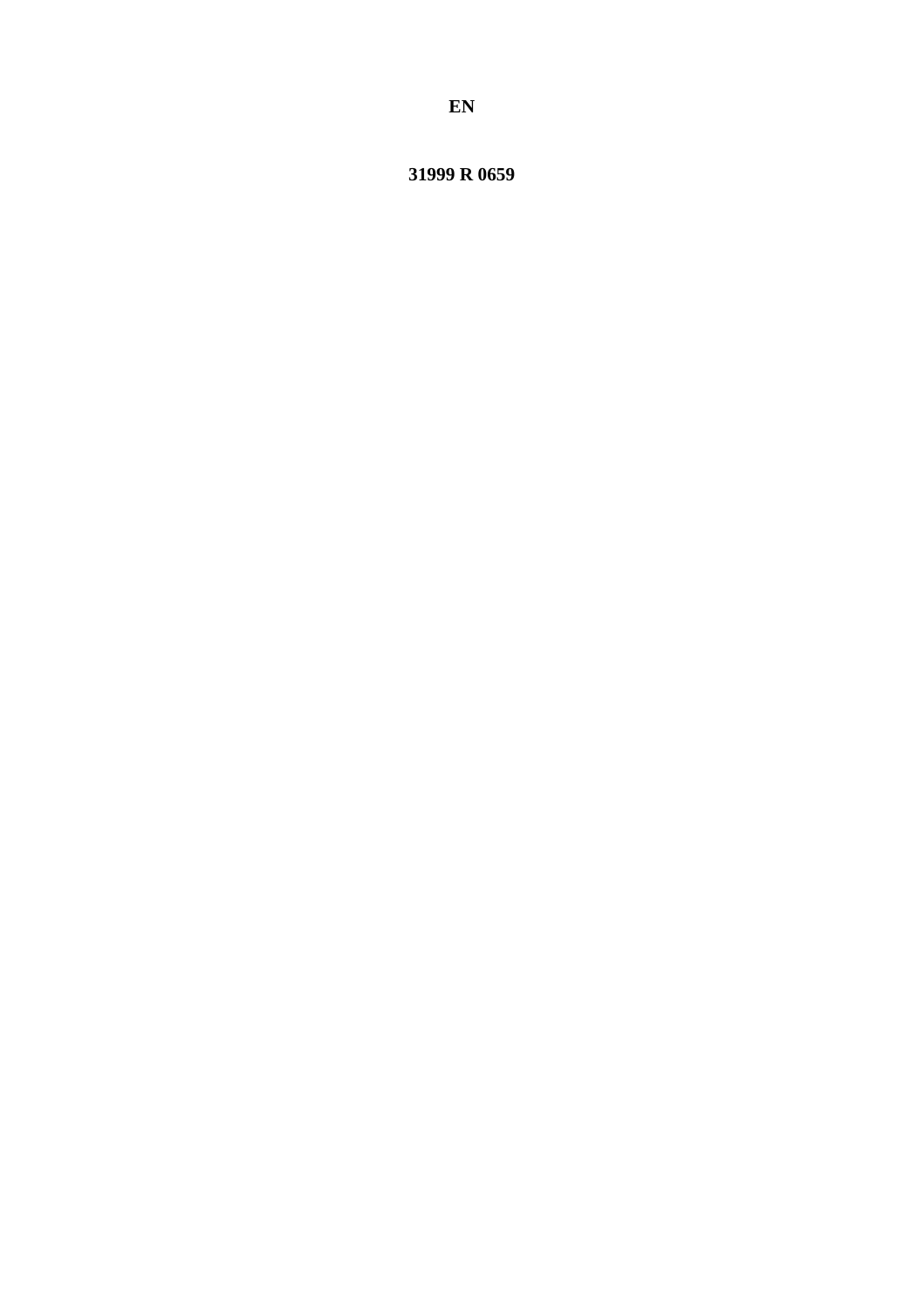# **DECISION OF THE EEA JOINT COMMITTEE No 164/2001**

## **of 11 December 2001**

# **amending Protocol 26 to the EEA Agreement, on the powers and functions of the EFTA Surveillance Authority in the field of State aid**

#### THE EEA JOINT COMMITTEE,

Having regard to the Agreement on the European Economic Area, as amended by the Protocol adjusting the Agreement on the European Economic Area, hereinafter referred to as 'the Agreement', and in particular Article 98 thereof,

Whereas:

- (1) Protocol 26 to the Agreement has not previously been amended.
- (2) Council Regulation (EC) No 659/1999 of 22 March 1999 laying down detailed rules for the application of Article 93 of the EC Treaty<sup>[1](#page-1-0)</sup> should be included in Protocol 26 to the Agreement.
- (3) Protocol 26 to the Agreement needs to be adjusted for that purpose,

HAS DECIDED AS FOLLOWS:

<span id="page-1-0"></span> $1$  OJ L 83, 27.3.1999, p. 1.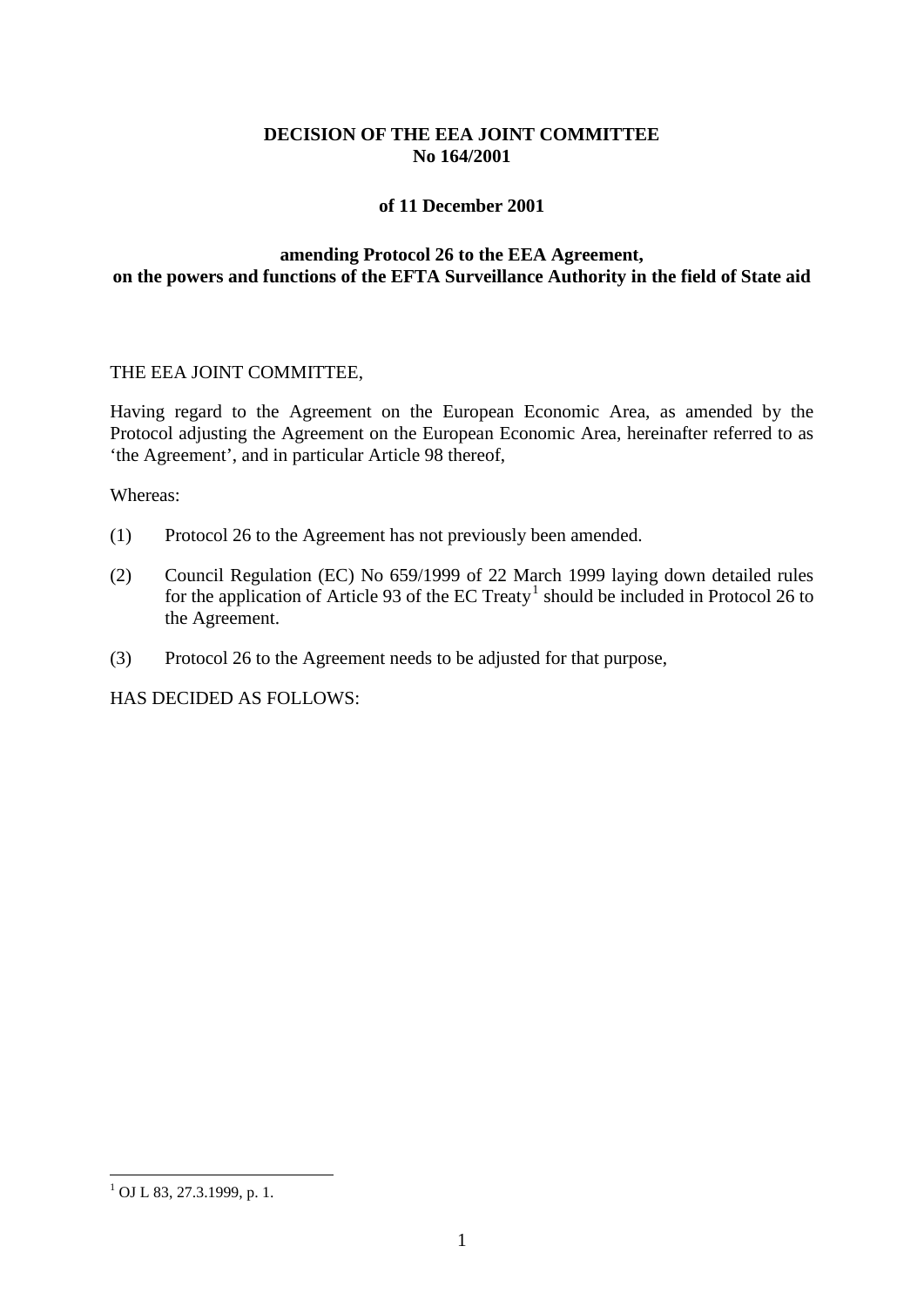### *Article 1*

The text of Protocol 26 to the Agreement shall be replaced by the following:

### *'Article 1*

The EFTA Surveillance Authority shall, in an agreement between the EFTA States, be entrusted with equivalent powers and similar functions to those of the EC Commission, at the time of the signature of the Agreement, for the application of the competition rules applicable to State aid of the Treaty establishing the European Economic Community, enabling the EFTA Surveillance Authority to give effect to the principles expressed in Articles 1(2)(e), 49 and 61 to 63 of the Agreement. The EFTA Surveillance Authority shall also have such powers to give effect to the competition rules applicable to State aid relating to products falling under the Treaty establishing the European Coal and Steel Community as referred to in Protocol 14.

#### *Article 2*

In addition to the acts listed in Annex XV, the following act reflects the powers and functions of the EC Commission for the application of the competition rules applicable to State aid of the Treaty establishing the European Economic Community:

**399 R 0659**: Council Regulation (EC) No 659/1999 of 22 March 1999 laying down detailed rules for the application of Article 93 of the EC Treaty (OJ L 83, 27.3.1999, p. 1).'

#### *Article 2*

The texts of Regulation (EC) No 659/1999 in the Icelandic and Norwegian languages, to be published in the EEA Supplement to the *Official Journal of the European Communities*, shall be authentic.

### *Article 3*

This Decision shall enter into force on 12 December 2001, provided that all the notifications under Article 103(1) of the Agreement have been made to the EEA Joint Committee<sup>\*</sup>.

 <sup>\*</sup> Constitutional requirements indicated.